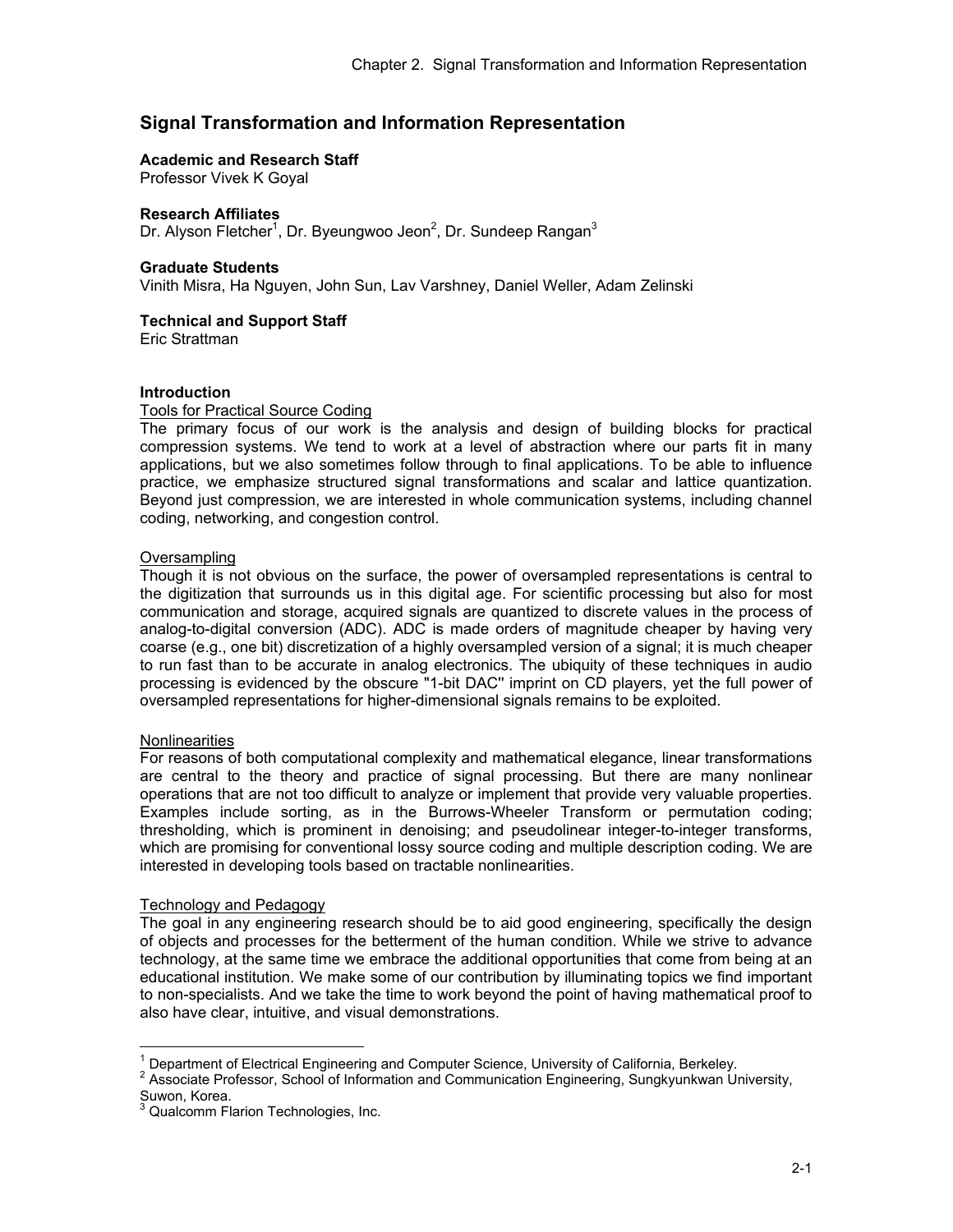# **1. Functional Quantization**

# **Sponsors**

NSF Award CCF-729069 Texas Instruments Leadership University Program

# **Project Staff**

Vinith Misra, Professor Vivek K Goyal, Lav R. Varshney

Data is rarely obtained for its own sake; oftentimes, it is a function of the data that we care about. Traditional data compression and quantization techniques, designed to recreate or approximate the data itself, gloss over this point. Are performance gains possible if source coding accounts for the user's function? How about when the encoders cannot themselves compute the function? We introduce the notion of functional quantization and use the tools of high-resolution analysis to get to the bottom of these questions.

Specifically, we consider real-valued raw data and scalar quantization of each component of this data. First, under the constraints of fixed-rate quantization and variable-rate quantization, we obtain asymptotically-optimal quantizer point densities and bit allocations. Introducing the notions of functional typicality and functional entropy, we then obtain asymptotically-optimal block quantization schemes for each component. Next, we address the issue of non-monotonic functions by developing a model for high-resolution non-regular quantization. When these results are applied to several examples we observe striking improvements in performance.

Finally, we answer three questions by means of the functional quantization framework: (1) Is there any benefit to allowing encoders to communicate with one another? (2) If transform coding is to be performed, how does a functional distortion measure influence the optimal transform? (3) What is the rate loss associated with a suboptimal quantizer design? In the process, we demonstrate how functional quantization can be a useful and intuitive alternative to more general information-theoretic techniques.

# **2. Permutation codes with multiple initial code words**

# **Sponsors**

Vietnam Education Foundation NSF Award CCF-729069

# **Project Staff**

Ha Nguyen, Professor Vivek K Goyal

Permutation codes are special structures used to reduce the computational complexity of vector quantization, while still attaining good performance. Current results only deal with permutation codes with 1 initial codeword, so all codewords are placed on 1 hypersphere. Our approach is to use J initial code words  $(J > 1)$ , with the goal of obtaining improvement in rate-distortion performance while keeping the additional complexity small. We first consider the case when all J initial codewords have the same index grouping, which we call the partition. We derive an optimality condition for the initial codewords when the partition is fixed. Based on this result, MATLAB is utilized to demonstrate a significant improvement in rate distortion performance when  $J > 1$ , as compared to the normal case of  $J = 1$ . For certain classes of sources, we derive a necessary condition for optimum partitions.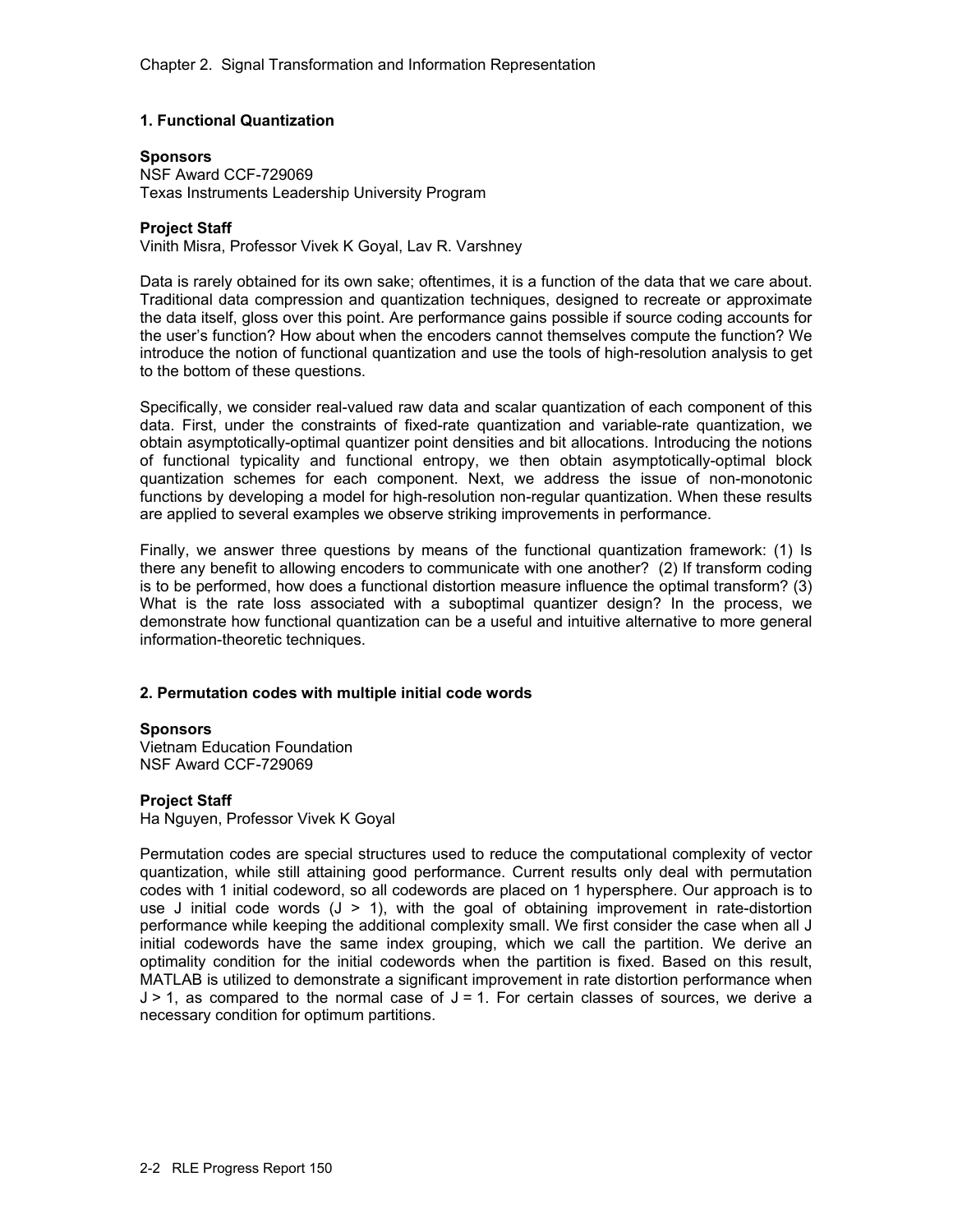# **3. Lossy Information Transfer in Compressive Sensor Networks**

# **Sponsors**

MIT Lincoln Lab NSF Award CCF-643836

# **Project Staff**

John Z. Sun, Professor Vivek K Goyal

The new compressive sensing (CS) paradigm allows non-adaptive compression of sparse signals which have long data vectors but few degrees of freedom. Using random sensing and convex optimization reconstruction schemes, compressive sensing reduces redundancy at the expense of more sensitivity to quantization and increased computational complexity. Lossy information transfer is studied for sensor networks in information-sparse fields (e.g. signals with a small number of narrow frequency bands centered at unknown frequencies) where sensors collect, compress using CS principles and transmit data to a central station for processing. The distortionrate of such a system is shown to be exponentially worse than those using adaptive compression schemes. With a new cost function minimizing true quantization error between input and output, the distortion-rate is improved but is still exponentially worse than adaptive compression. A bound is found and is supported by Monte Carlo simulations in MATLAB. Rules for finding the Lagrange multipliers in the convex optimization step are also determined to optimize output for sparsity or mean squared error.

# **4. Transporting Energy and Information Simultaneously**

#### **Sponsor**

National Science Foundation Graduate Research Fellowship Program (NSF GRFP)

# **Project Staff**

Lav R. Varshney, Professor Sanjoy K. Mitter, Professor Vivek K Goyal

The fundamental tradeoff between the rates at which energy and reliable information can be transmitted over a single noisy line is studied. Engineering inspiration for this problem is provided by powerline communication, RFID systems, and covert packet timing systems as well as communication systems that scavenge received energy. A capacity-energy function is defined and a coding theorem is given. The capacity-energy function is a non-increasing concave function. Capacity-energy functions for several channels are computed.

# **5. Malleable Coding**

# **Sponsor**

National Science Foundation Graduate Research Fellowship Program (NSF GRFP) NSF Award CCF-729069

# **Project Staff**

Lav R. Varshney, Julius Kusuma (Schlumberger Technology Corporation), Professor Vivek K Goyal

A malleable coding scheme considers not only compression efficiency but also the ease of alteration, thus encouraging some form of recycling of an old compressed version in the formation of a new one. Malleability cost is the difficulty of synchronizing compressed versions, and malleable codes are of particular interest when representing information and modifying the representation are both expensive. We examine the trade-off between compression efficiency and malleability cost under a malleability metric defined with respect to a string edit distance. This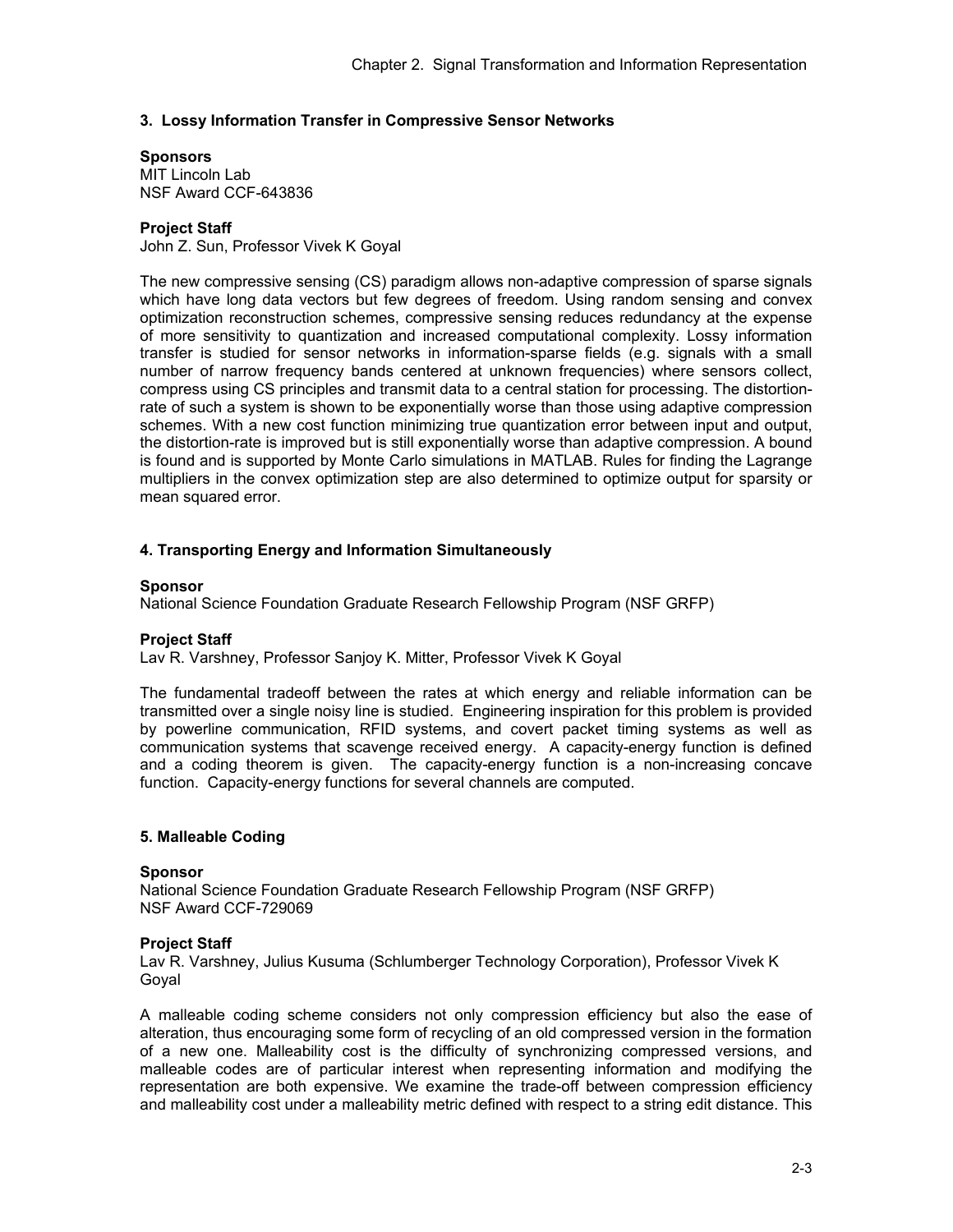problem introduces a metric topology to the compressed domain. We characterize the achievable rates and malleability as the solution of a subgraph isomorphism problem. This can be used to argue that allowing conditional entropy of the edited message given the original message to grow linearly with block length creates an exponential increase in code length.

# **6. Quantization of Prior Probabilities for Decision Making**

#### **Sponsor**

National Science Foundation Graduate Research Fellowship Program (NSF GRFP)

# **Project Staff**

Kush R. Varshney, Lav R. Varshney

Humans and other decision-making systems suffer from finite memory constraints. A bounded rationality model of Bayesian hypothesis testing is developed through quantization of prior probabilities of the hypotheses taken as random variables. Nearest neighbor and centroid conditions are derived using mean Bayes risk error as a distortion measure for quantization, and the resulting decision-making performance is analyzed. High-resolution quantization theory for this distortion function is also obtained. The implications of the decision theory analysis are discussed in terms of information economics and information-based discrimination. A generative model for own-race bias in decision-making is provided and properties of the utility function required for empirical studies of discrimination to match model predictions are noted.

# **7. Structural Properties of the** *Caenorhabditis elegans* **Neuronal Network**

#### **Sponsor**

National Science Foundation Graduate Research Fellowship Program (NSF GRFP)

# **Project Staff**

Lav R. Varshney, Dr. Beth L. Chen, Dr. Dmitri B. Chklovskii

Understanding the function of nervous systems requires first understanding structural properties of these systems. Insights from engineering theory show that whether a system is used for control, communication, or computation, topology is of central importance. Connectomics deals with generating neural connectivity data as well as subsequent analysis of this data to further understand neural systems. The completed wiring diagram of *C. elegans* is reported and several analyses of its properties are presented. The wiring diagram is compared to random graphs and to optimal graphs, as measured by several system-theoretic graph functionals.

# **8. Bandlimited Signal Estimation in the Presence of Timing Noise for Analog-to-Digital Converters**

# **Sponsor**

National Defense Science and Engineering Graduate Fellowship

# **Project Staff**

Daniel Weller, Professor Vivek K Goyal

Several methods were explored for mitigating timing noise, or "jitter," in analog-to-digital converters (ADCs). An EM algorithm developed in the last year was improved using Gauss-Hermite quadrature for numeric integration, and the resulting maximum likelihood (ML) estimator was compared against the best classical linear estimator and the Cramer-Rao lower bound. The Bayesian case was also studied, and stochastic methods like Gibbs sampling and slice sampling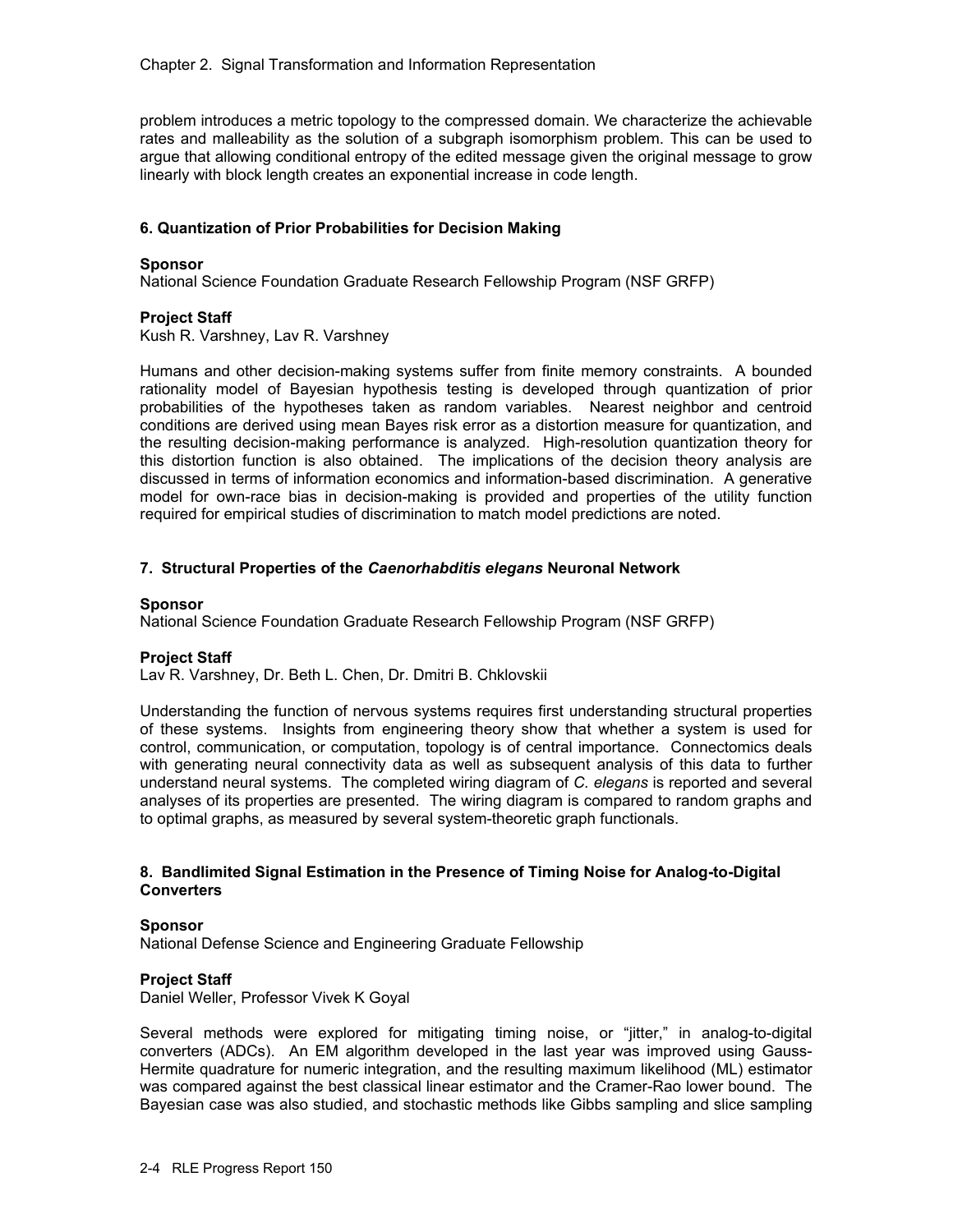were leveraged to approximate the Bayes Least Squares estimator. All these algorithms were simulated extensively using MATLAB. Results were obtained describing how convergence and sensitivity to initial conditions depend on the model parameters, and performance comparisons between the different estimators were conducted. Finally, the effect of oversampling and additive noise on the maximum improvement attained by these algorithms was studied. This research resulted in several novel algorithms.

# **9. Sparsity-Enforced RF Pulse Design for Single-Channel and Multi-Channel Excitation Systems**

# **Sponsors**

NIH NCRR P41RR14075, NIBIB 1R01EB006847, 1R01EB007942, 1R01EB000790; MIND Institute; Siemens Medical Solutions; US Department of Defense NDSEG Fellowship F49620-02- C-0041; NSF Award CCF-643836; R. J. Shillman Career Development Award

# **Project Staff**

Adam Zelinski, Kawin Setsompop, Professor Vivek K Goyal, Professor Elfar Adalsteinsson, Lawrence L. Wald (MGH, Harvard Medical School Radiology Department), Vijay Alagappan (MGH), and Borjan Gagoski.

A sparsity-enforcement algorithm that optimized the number, placement and weighting of spokes in k-space was designed. The framework extended from single- to multi-channel excitation systems and permitted the design of arbitrary slice-selective excitations, trading off target profile fidelity with pulse duration in a near-optimal manner. The utility and capabilities of this algorithm were demonstrated in the following experiments:

In Vivo B1 Mitigation in the Human Brain at 7 Tesla. At high field strengths such as 7T, the presence of B1 inhomogeneity causes significant center brightening, contrast variation, and SNR nonuniformity throughout images. Standard slice-selective pulses fail to mitigate the inhomogeneity, making several large regions of collected images unacceptable for clinical analysis. Here, the sparsity-enforced algorithm was employed to produce a slice-selective, B1 mitigating excitation. In vivo experiments in the brain were performed, demonstrating that pulses designed with the proposed algorithm were capable of significant B1 mitigation, while at the same time having short pulse durations and essentially the same peak voltage and SAR of standard slice-selective pulses. The IEEE Transactions on Medical Imaging and MRM journal articles discuss this project in greater depth.

# **10. Specific Absorption Rate Studies of the Parallel Transmission of Inner-Volume Excitations at 7 Tesla**

# **Sponsors**

NIH NCRR P41RR14075, NIBIB 1R01EB006847, 1R01EB007942, 1R01EB000790; MIND Institute; Siemens Medical Solutions; US Department of Defense NDSEG Fellowship F49620-02- C-0041; NSF Award CCF-643836; R. J. Shillman Career Development Award

# **Project Staff**

Adam Zelinski, Professor Vivek K Goyal, Professor Elfar Adalsteinsson, Lawrence L. Wald (MGH, Harvard Medical School Radiology Department), Leonardo M. Angelone (MGH), Giorgio Bonmassar (MGH).

The behavior of whole-head and local specific absorption rate (SAR) as a function of MRI excitation k-space trajectory acceleration factor and target excitation pattern due to the parallel transmission (pTX) of spatially-tailored excitations at 7T was studied in depth.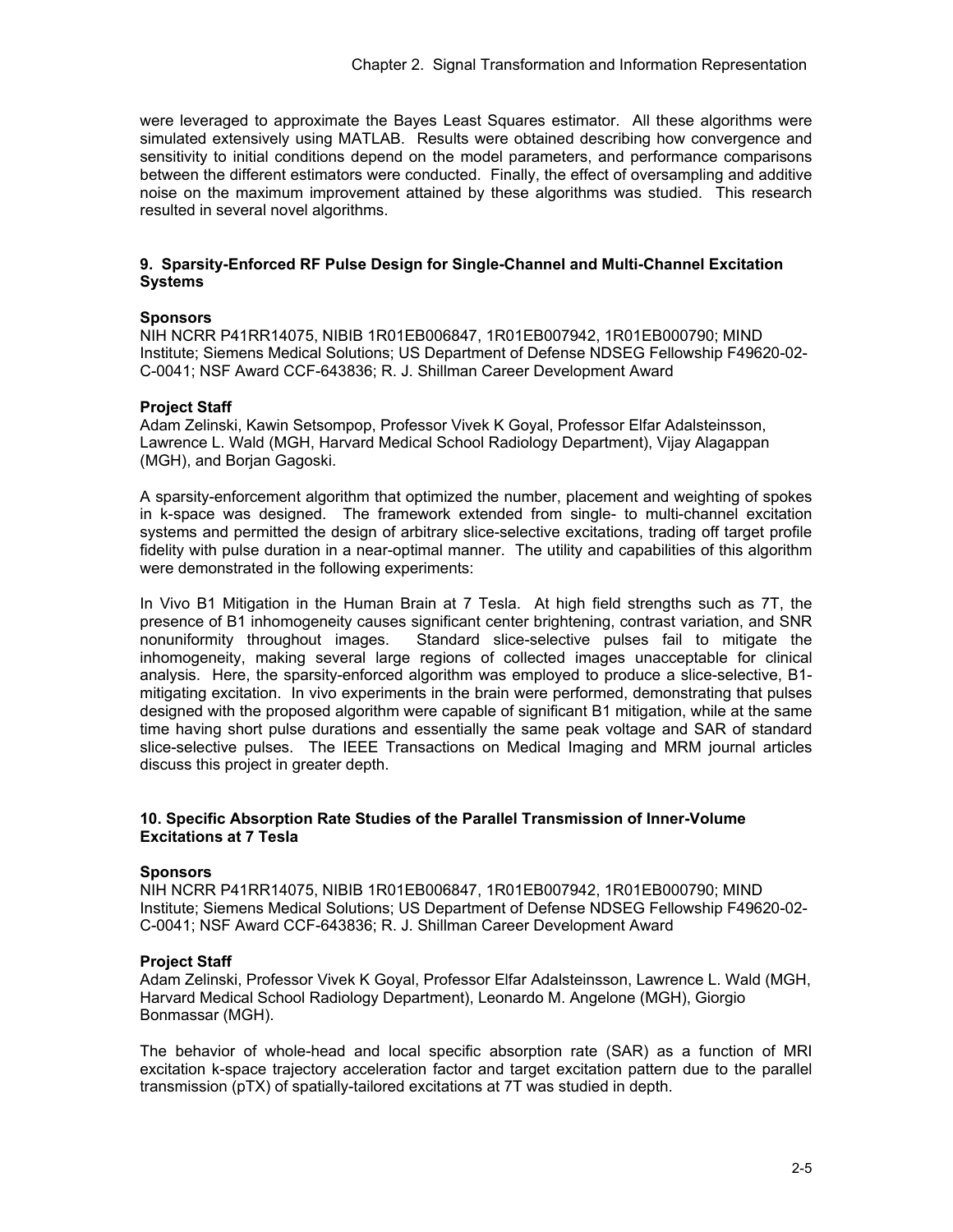Finite Difference Time Domain (FDTD) simulations in a 29-tissue head model were used to obtain B1+ and electric field maps of an eight-channel parallel transmit head array. Local and average SAR produced by 2D-spiral-trajectory excitations were examined as a function of trajectory acceleration factor, R, and a variety of target excitation parameters when pTX pulses were designed for constant root-mean-square excitation pattern error.

Several results of interest were as follows: mean and local SAR grew quadratically with flip angle and more than quadratically with R, but the ratio of local to mean SAR was not monotonic with R. SAR varied greatly with target position, exhibiting different behaviors as a function of target shape and size for small and large R. For example, exciting large regions produced less SAR than exciting small ones for  $R > 4$ , but the opposite trend was observed for  $R < 4$ . Furthermore, smoother and symmetric patterns produced significantly lower SAR.

In conclusion, it was determined that mean and local SAR varied by orders of magnitude depending on acceleration factor and excitation pattern, often exhibiting complex, non-intuitive behavior. To ensure safety compliance, it seems that model-based validation of individual target patterns and corresponding pTX pulses is absolutely necessary. The SAR journal article provides full details of this study.

# **11. Simultaneously Sparse Solutions to Linear Inverse Problems with Multiple Measurement Matrices and a Single Observation Vector**

#### **Sponsors**

NIH NCRR P41RR14075, NIBIB 1R01EB006847, 1R01EB007942, 1R01EB000790; MIND Institute; Siemens Medical Solutions; US Department of Defense NDSEG Fellowship F49620-02- C-0041; NSF Award CCF-643836; R. J. Shillman Career Development Award

# **Project Staff**

Adam Zelinski, Professor Vivek K Goyal, Michael Elad (collaborator from Technion---Israel Institute of Technology), Professor Elfar Adalsteinsson

In this work we propose a linear inverse problem that requires a simultaneously sparse set of vectors as the solution, i.e., a set of vectors where only a small number of each vector's entries are nonzero, and where the vectors' sparsity profiles (the locations of the nonzero entries) are equivalent.

Prior work on simultaneously sparse solutions to linear inverse problems involves multiple measurement vectors, a single measurement matrix, and a host of observation vectors; the p'th observation vector arises by multiplying the constant measurement matrix by the p'th measurement vector. Given the observation vectors and system matrix, one seeks out a simultaneously sparse set of measurement vectors that (approximately) solves the overall system.

Here we intend to study a problem that is the dual of the aforementioned one. This problem, denoted "MMV-2", still consists of multiple measurement vectors, but now each measurement vector is passed through a \*different\* measurement matrix and the outputs of the various measurement matrices undergo a linear combination, yielding only \*one\* observation vector. Given the matrices and lone observation, one must find a simultaneously sparse set of measurement vectors that (approximately) solves the system. To date, this problem has been explored in a magnetic resonance imaging (MRI) radio-frequency (RF) excitation pulse design context, but may also have applications to source localization using sensor arrays and signal denoising.

To approach the MMV-2 problem, we extend two forward-looking greedy techniques---Basic Matching Pursuit (BMP) and Orthogonal Recursive Matching Pursuit (ORMP)---and also propose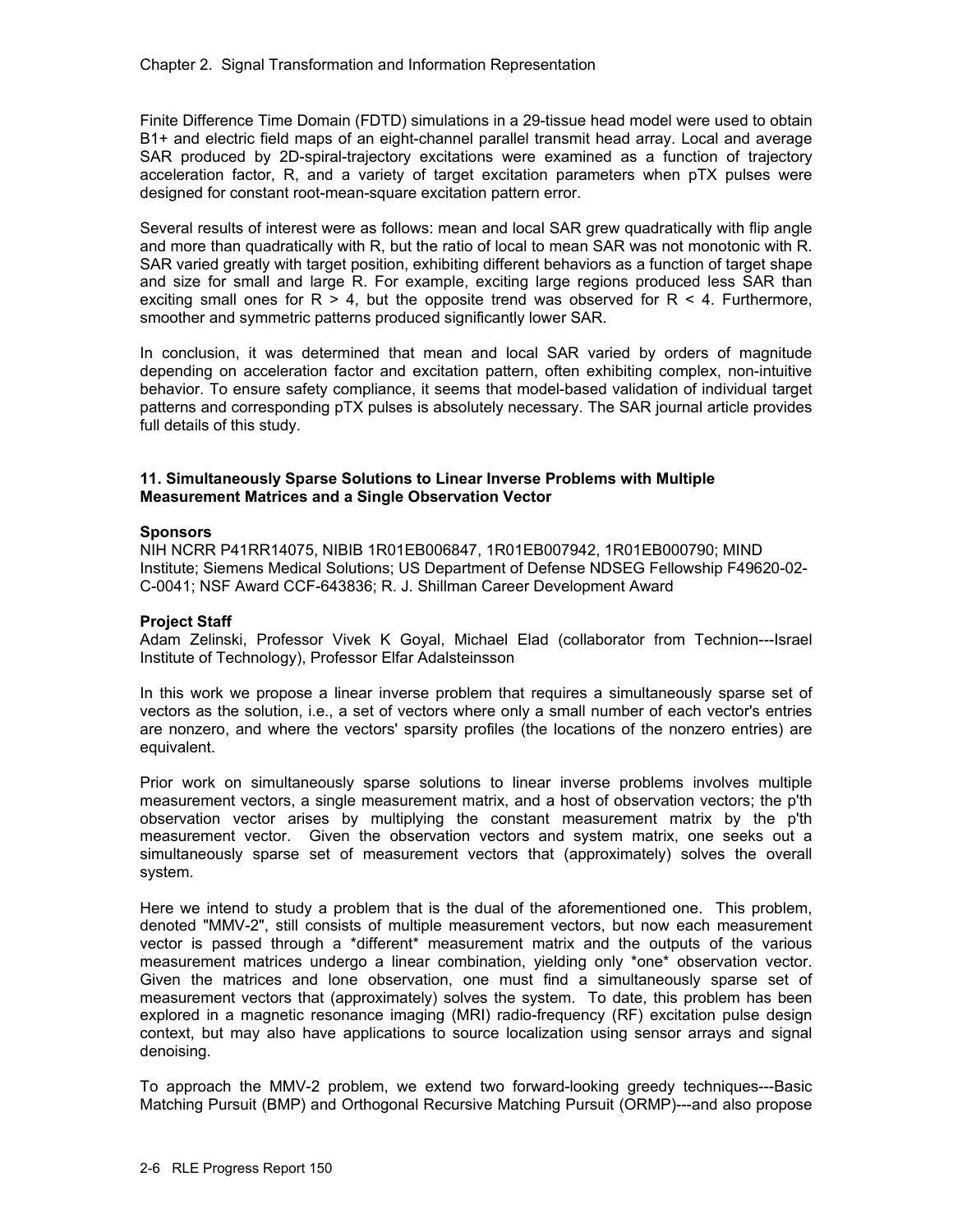IRLS-based, shrinkage-based, and SOCP-based algorithms to solve the MMV-2 simultaneous sparsity problem. We then evaluate the performance of these algorithms across three experiments: the first and second involve sparsity profile recovery in noiseless and noisy scenarios, respectively, while the third deals with MRI RF excitation pulse design.

Altogether, six algorithms are proposed and numerically evaluated. We have found them to have various tradeoffs in accuracy, runtime, and memory usage. In denoising cases, the SOCP-based technique is superior in both source recovery and runtime, whereas in the MRI RF pulse design experiments, the ORMP-based approach yields the highest-quality excitations while having a relatively short runtime.

# **Publications**

# **Journal Articles, Published**

P. Boufounos, A. V. Oppenheim, V. K. Goyal, "Causal Compensation for Erasures in Frame Representations," *IEEE Trans. on Signal Processing*, vol. 56, no. 3, pp. 1071-1082, March 2008.

A. K. Fletcher, S. Rangan, V. K. Goyal, and K. Ramchandran, "Robust Predictive Quantization: Analysis and Design Via Convex Optimization," *IEEE J. Selected Topics in Signal Processing*, vol. 1, no. 4, pp. 618-632, December 2007.

V. K. Goyal, A. K. Fletcher, and S. Rangan, "Compressive Sampling and Lossy Compression," *IEEE Signal Processing Mag.,* vol. 25, no. 2, pp. 48-56, March 2008.

L. R. Varshney, "Local Fidelity, Constrained Codes, and the Meru Prastāra," *IEEE Potentials*, vol. 27, no. 2, pp. 27-32, Mar./Apr. 2008.

A. C. Zelinski, K. Setsompop, V. Alagappan, B. A. Gagoski, V. K. Goyal, L. L. Wald, E. Adalsteinsson, "Fast Slice-Selective RF Excitation Pulses for Mitigating B1+ Inhomogeneity in the Human Brain at 7T," *Magnetic Resonance in Medicine*, vol. 59, no. 6, June 2008.

A. C. Zelinski, L. L. Wald, K. Setsompop, V. Alagappan, B. A. Gagoski, V. K. Goyal, F. Hebrank, U. Fontius, F. Schmitt, and E. Adelsteinsson, "Comparison of Three Algorithms for Solving Linearized Systems of Parallel Excitation RF Waveform Design Equations: Experiments on an Eight-Channel System at 3 Tesla," *Concepts in Magnetic Resonance Part B*, vol. 31B, no. 3, pp. 176-190, August 2007.

# **Journal Articles, Accepted**

J. Kusuma and V. K. Goyal, "Delay Estimation in the Presence of Timing Noise," *IEEE Trans. on Circuits and Systems—II: Express Briefs*, forthcoming.

V. F. Y. Tan and V. K. Goyal, "Estimating Signals with Finite Rate of Innovation from Noisy Samples: A Stochastic Algorithm," *IEEE Trans. on Signal Processing*, forthcoming.

K. R. Varshney and L. R. Varshney, "Quantization of Prior Probabilities for Hypothesis Testing," *IEEE Trans. on Signal Processing*, forthcoming.

A. C. Zelinski, L. M. Angelone, V. K. Goyal, G. Bonmassar, E. Adalsteinsson, L. L. Wald, "Specific Absorption Rate Studies of the Parallel Transmission of Inner-Volume Excitations at 7 Tesla," *J. of Magnetic Resonance Imaging*, forthcoming.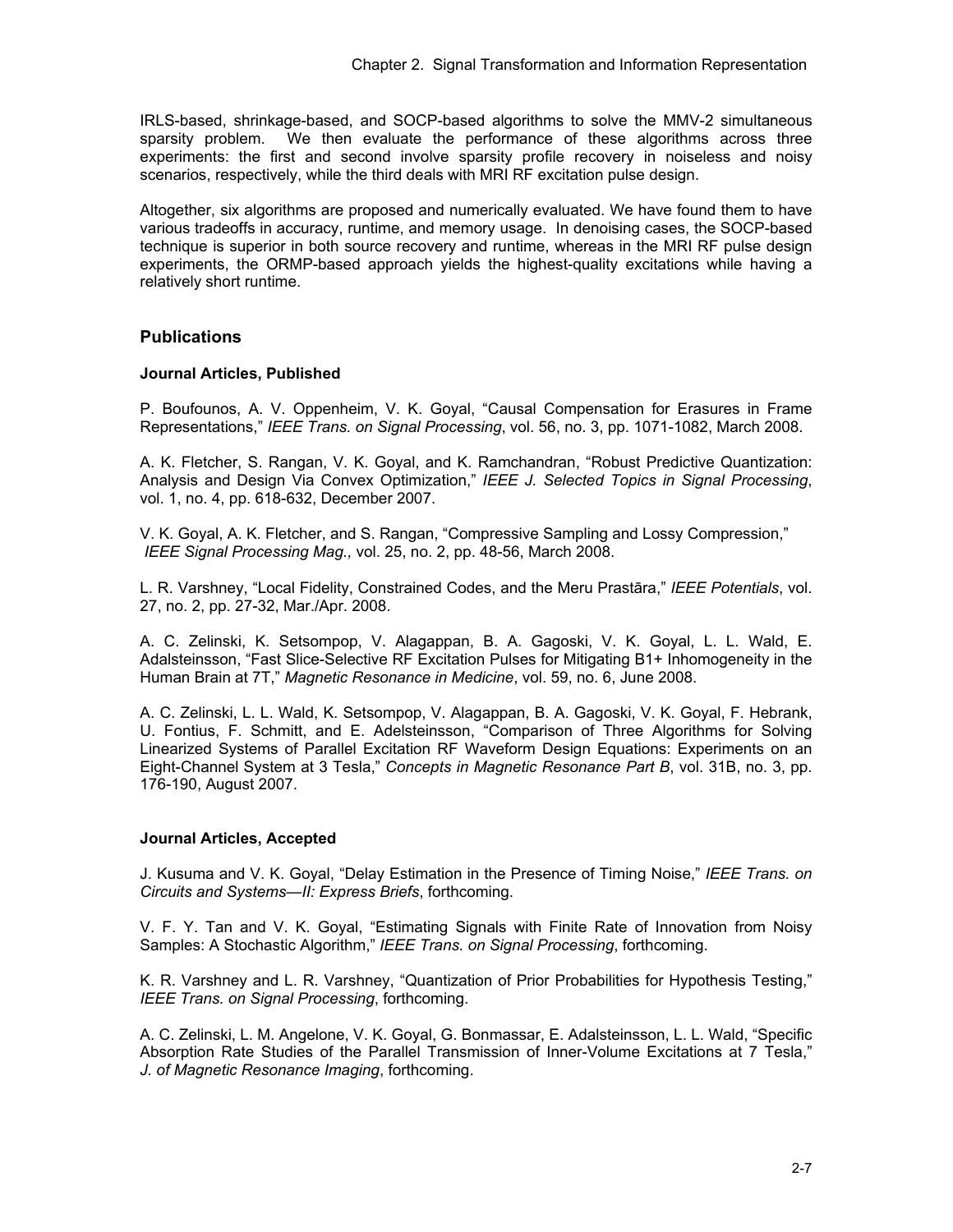A. C. Zelinski, L. L. Wald, K. Setsompop, V. K. Goyal, E. Adalsteinsson, "Sparsity-Enforced Slice-Selective MRI RF Excitation Pulse Design," *IEEE Trans. on Medical Imaging*, forthcoming.

# **Journal Articles, Submitted**

A. K. Fletcher, S. Rangan, and V. K. Goyal, "Necessary and Sufficient Conditions on Sparsity Recovery," submitted to *IEEE Trans. on Information Theory*.

B. Jafarpour, V. K. Goyal, and W. T. Freeman, "Estimating Geological Features Using Sparsity Constraints," submitted to *Geophysics*.

J. Kusuma and V. K. Goyal, "On the Accuracy and Resolution of Powersum-based Sampling Methods," submitted to *IEEE Trans. on Signal Processing*.

L. R. Varshney, "Performance of LDPC Codes Under Faulty Iterative Decoding," submitted to *IEEE Transactions on Information Theory*.

L. R. Varshney and V. K. Goyal, "Benefiting from Disorder: Source Coding for Unordered Data," submitted to *IEEE Trans. on Information Theory*.

L. R. Varshney, J. Kusuma, and V. K. Goyal, "Malleable Coding: Compressed Palimpsests," submitted to *IEEE Trans. on Information Theory*.

D. S. Weller and V. K. Goyal, "Nonlinear Digital Post-Processing to Mitigate Jitter in ADCs," submitted to *IEEE J. Selected Topics in Signal Processing*.

# **Conference Papers, Published**

D. E. Ba and V. K. Goyal, "Integer Polar Coordinates for Compression," *Proc. IEEE Int. Symp. Information Theory*, Nice, France, June 24-29, 2007.

A. K. Fletcher, S. Rangan, and V. K. Goyal, "Rate-Distortion Bounds for Sparse Approximation," in *Proc. IEEE Statistical Signal Process. Workshop*, Madison, WI, August 26-29, 2007.

V. Misra, V. K. Goyal, and L. R. Varshney, "High-Resolution Distributed Functional Quantization," in *Proc. 2008 Workshop Inform. Theory & Its Applications*, La Jolla, California, January 27 - February 1, 2008.

V. Misra, V. K. Goyal, and L. R. Varshney, "High-Resolution Functional Quantization," in *Proc. Data Compression Conf.*, Snowbird, Utah, March 25-27, 2008.

K. R. Varshney and L. R. Varshney, "Minimum Mean Bayes Risk Error Quantization of Prior Probabilities," in *Proc. 2008 IEEE Int. Conf. Acoustics, Speech, Signal Processing*, Las Vegas, Nevada, March 30 - April 4, 2008.

L. R. Varshney and D. B. Chklovskii, "On Optimal Information Storage in Synapses," in *Proc. 2007 IEEE Inf. Theory Workshop*, Lake Tahoe, California, September 2-6, 2007.

L. R. Varshney, "Performance of LDPC Codes Under Noisy Message-Passing Decoding," in *Proc. 2007 IEEE Inf. Theory Workshop*, Lake Tahoe, California, September 2-6, 2007.

L. R. Varshney, "Meeting Shannon: Information-Theoretic Thinking in Engineering and Science," in *Proc. 2008 IEEE Inf. Theory Workshop*, Porto, Portugal, May 5-9, 2008.